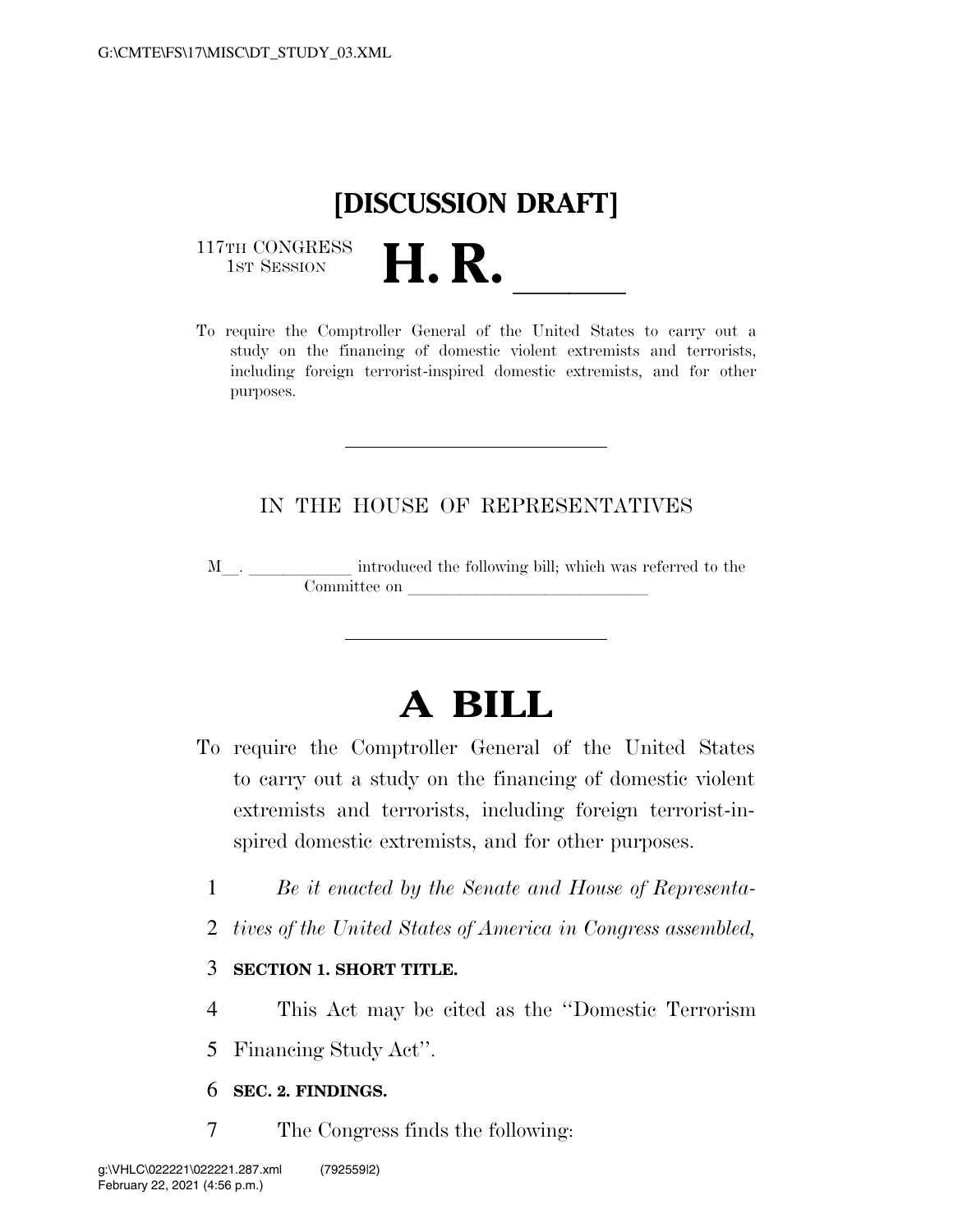(1) Christopher Wray, the Director of the Fed- eral Bureau of Investigation (FBI), has stated in congressional hearings that domestic terrorism is a ''persistent and evolving threat'', as seen by the open investigations that the Bureau has in all 50 States. (2) As illustrated through reporting of the Anti- Defamation League, domestic extremists are often self-funded through a diverse set of funding avenues, including membership dues, merchandise, event fees, fraud, sales of personal goods, and donations or crowdfunding from likeminded benefactors. (3) Unlike foreign terrorist organizations, there is less known about how domestic extremists and terrorists fund their radicalization, recruitment, training, and operations. (4) There is also a lack of information on the involvement of international groups in providing funding, propaganda, and tactics, techniques, and procedures (TTPs) to domestic extremists, a signifi-

 cant issue, in part, because it helps to determine which statutory tools are available to government authorities and which regulatory obligations are re-23 quired of financial institutions.

 (5) Of the known examples, currently, the Rus-sian Imperial Movement (RIM) and three of its lead-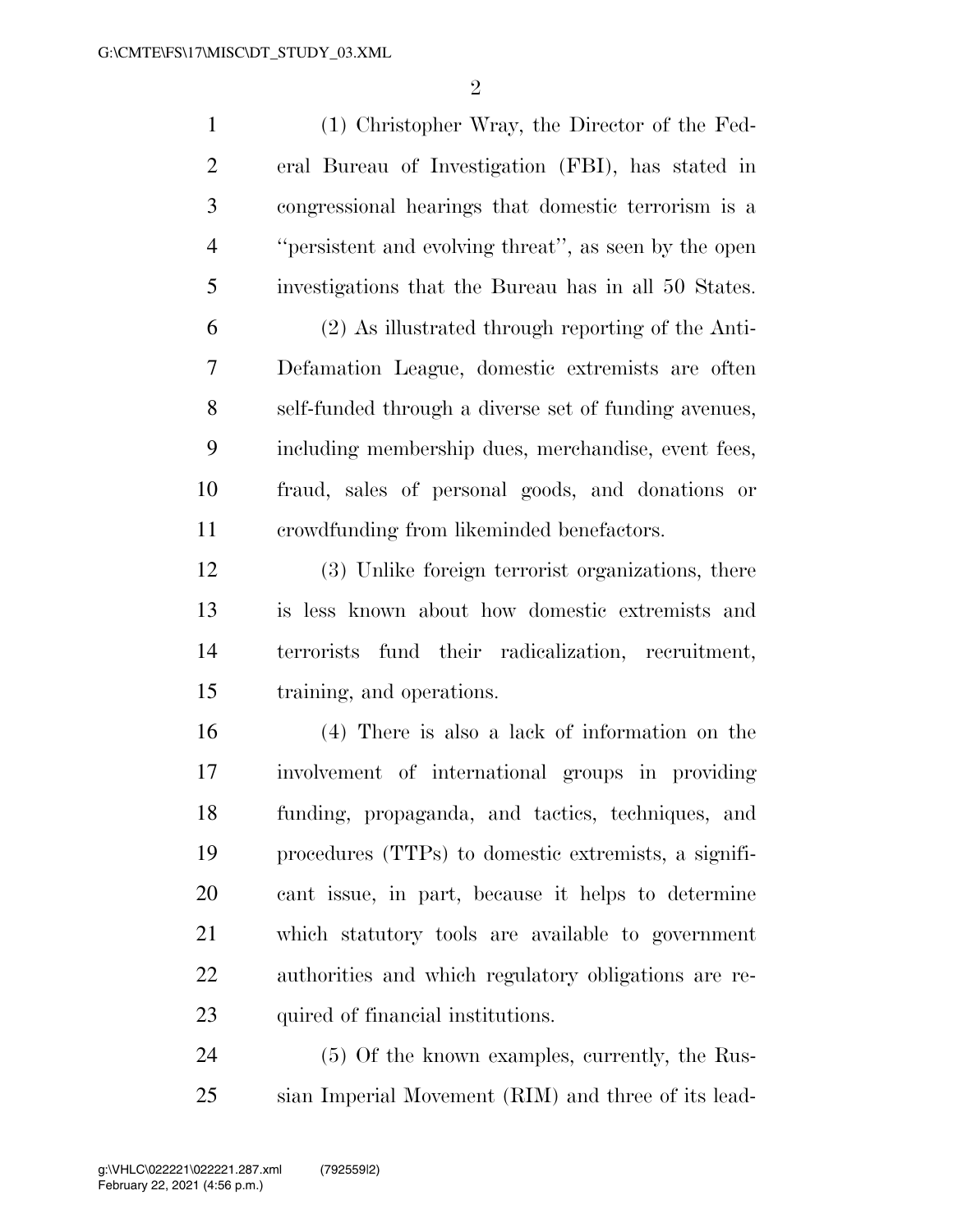ers have been designated by the U.S. Department of State as Specially Designated Global Terrorists (SDGTs). There was also a large bitcoin transfer from a French extremist to a number of domestic, extremist-owned wallets, just a month prior to the January 6, 2021, attack on the Capitol. (6) Per reporting by the Washington Institute for Near East Policy, in addition to being the recipi- ent of extremist resources, the United States is now perceived as the world's leading exporter of white su- premacist ideology. (7) More information on the funding of domes- tic terrorism and extremism is required to under- stand how financial data and analytical tools can be effectively used to confront this problem. (8) Any assessment of the options for tracking domestic terrorist funding must also consider the implications for First Amendment rights. **SEC. 3. GAO STUDY ON THE FINANCING OF DOMESTIC VIO- LENT EXTREMISTS AND TERRORISTS.**  (a) STUDY.—The Comptroller General of the United States shall conduct a study on the financing of domestic violent extremists and terrorists, including foreign ter- rorist-inspired domestic extremists, which should con-sider—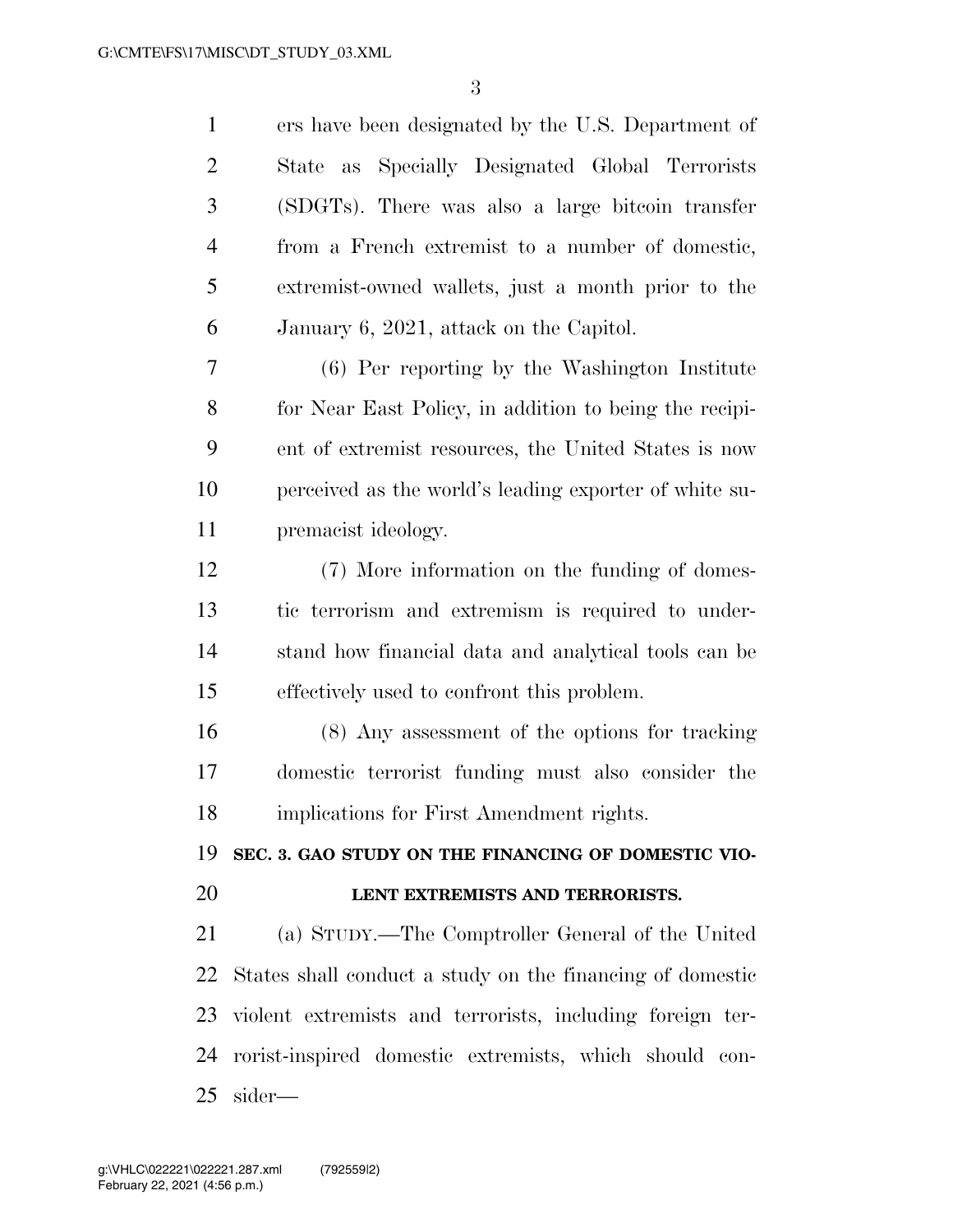| $\mathbf{1}$   | (1) what is known about the primary mecha-               |
|----------------|----------------------------------------------------------|
| $\overline{2}$ | nisms that domestic violent extremists and terrorists    |
| 3              | use to finance their activities, including the extent to |
| $\overline{4}$ | which they rely on online social media, crowdfunding     |
| 5              | platforms, virtual currencies, and foreign sources to    |
| 6              | finance their activities;                                |
| 7              | $(2)$ what is known about any funding that do-           |
| 8              | mestic violent extremists and terrorists provide to      |
| 9              | foreign entities for the purposes of coordination,       |
| 10             | support, or otherwise furthering their activities;       |
| 11             | (3) any data that U.S. agencies collect related          |
| 12             | to the financing of domestic violent extremists and      |
| 13             | terrorists, and how such data is used;                   |
| 14             | (4) the extent to which U.S. agencies coordinate         |
| 15             | and share information among themselves, with for-        |
| 16             | eign partner agencies, and with the private sector to    |
| 17             | identify the sources of funding for domestic violent     |
| 18             | extremists and terrorists;                               |
| 19             | (5) efforts of financial institutions to identify        |
| 20             | and report on suspicious financial activity related to   |
| 21             | the financing of domestic violent extremists and ter-    |
| 22             | rorists;                                                 |
| 23             | (6) any actions U.S. financial regulators have           |
| 24             | taken to address the risks to financial institutions of  |